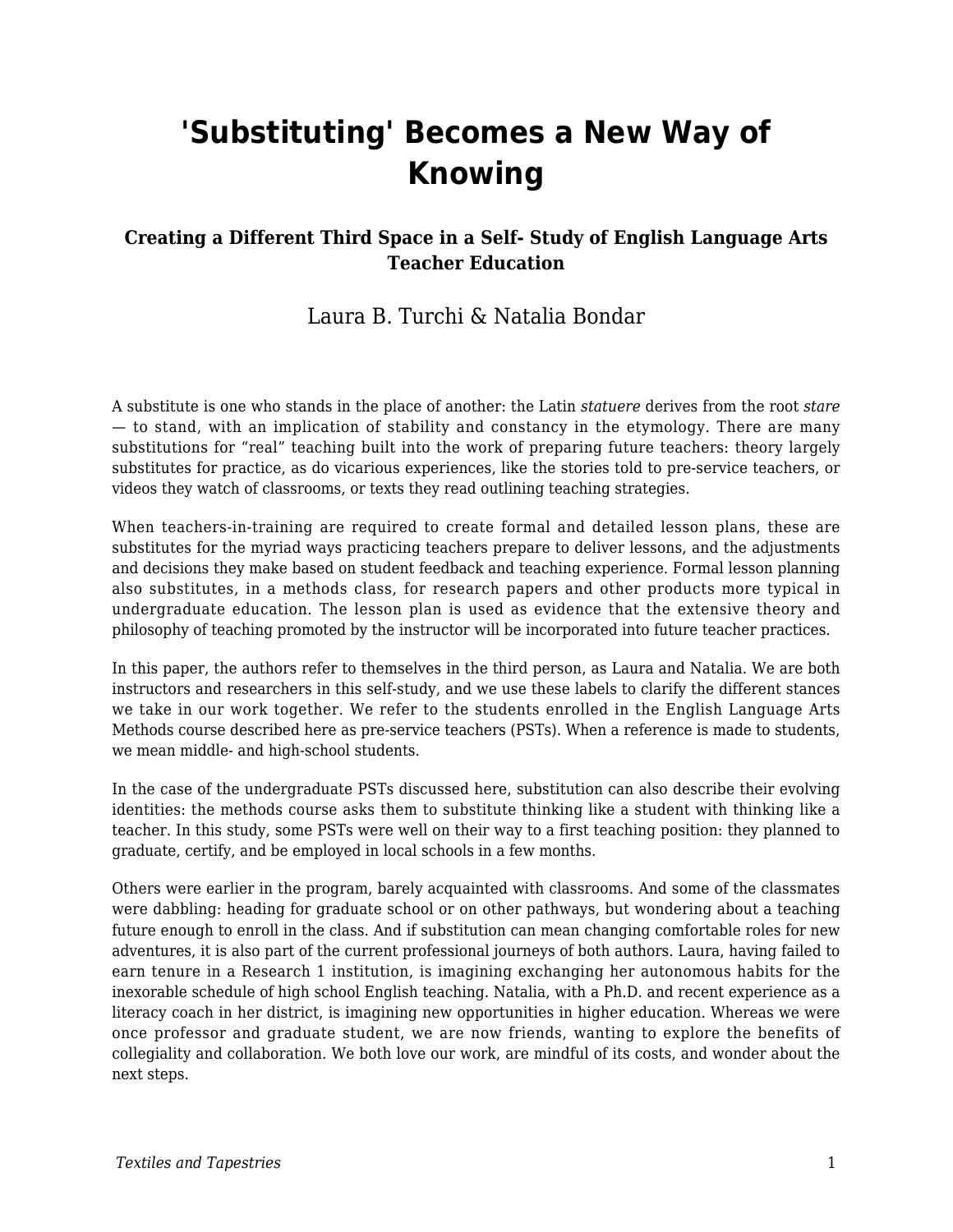In this self-study, we examine a temporary substitution of one teacher educator (Natalia) for another (Laura) in a secondary English Language Arts Methods class. We use the intentionality of self-study to examine this substitution as a third space for generating knowledge of our practices. We describe and reflect on the learning that the short-term "standing in" made possible for both instructors: we consider the impact of the substitution on the pre-service teachers we temporarily shared in the course, and the potential implications of our substituting-partnership for teacher education.

#### *Substitution and the Third Space*

It is reasonable to think of student teaching itself as a substitution, where the veteran stands away so that the novice can stand up and try the work of teaching for herself. Unlike in the experience of a substitute teacher— where students may weaponize unfamiliarity with names, procedures, and materials— typically pre-service teachers are protected. The process of trial, error, and reflection under the watchful eyes and commentary of a veteran teacher and a supervisor/observer is a guided immersion into classroom teaching provided by the educator preparation program. Studies describe this trio of people as creating a third space of learning: the intersections and relationships among university personnel, mentor teachers, and future teachers (Cuenca et al., 2011; McDonough, 2014; Taylor et al., 2014). In this study, we consider a different third space, one created ad hoc between a university instructor, her temporary substitute, and the PSTs in a methods class. Laura's opportunity to work at the University of Jordan for two weeks of the 14-week semester provided the impetus for the study, when she requested help  $-$  the substitution  $-$  of Natalia, a recent Ph.D. graduate who taught in a nearby school district.

Despite previous work together on a journal article, and the first instructor's having served as a member of the second's dissertation committee, the researchers had never before had such a good reason to consider together the "competing centers of gravity" (Smagorinsky, et al., 2013) that produce "a kaleidoscope of perspectives on effective instruction" (p. 147) in English Language Arts teacher education. Laura invited Natalia not only to substitute but also to engage in self-study. For Laura, the opportunity for professional dialogue about preparing teachers, and the window into the real work of high school teaching, was worth the vulnerability that comes with welcoming a substitute: opening up a course design to scrutiny. For Natalia, the excitement about exploring techniques for teaching secondary English was worth the nervousness about making this interaction helpful and not overwhelming to the PSTs. What could she share about her experiences that would be most useful? How should she best support their work on class assignments? How could she best connect their college learning to their future teaching? These considerations guided Natalia's interactions with Laura's class. The instructors expected the "substitute" would need minimal acculturation (Kleyn & Valle, 2014), although they recognized that the class was a particular group of people and that a culture was created by its being designed and owned, in a sense, by Laura as the instructor of record. Both instructors were interested in constructivist and even transformative teaching of and by teachers while recognizing its difficulties (Sockmand & Sharma, 2008).

# **Methodology**

The aim of the study was to expand meaningfully on the opportunity to teach together if asynchronously, through self-study processes. The researchers sought to understand the value of a new third space, one which bridged teacher preparation and classroom practices while engaging preservice teachers as a group.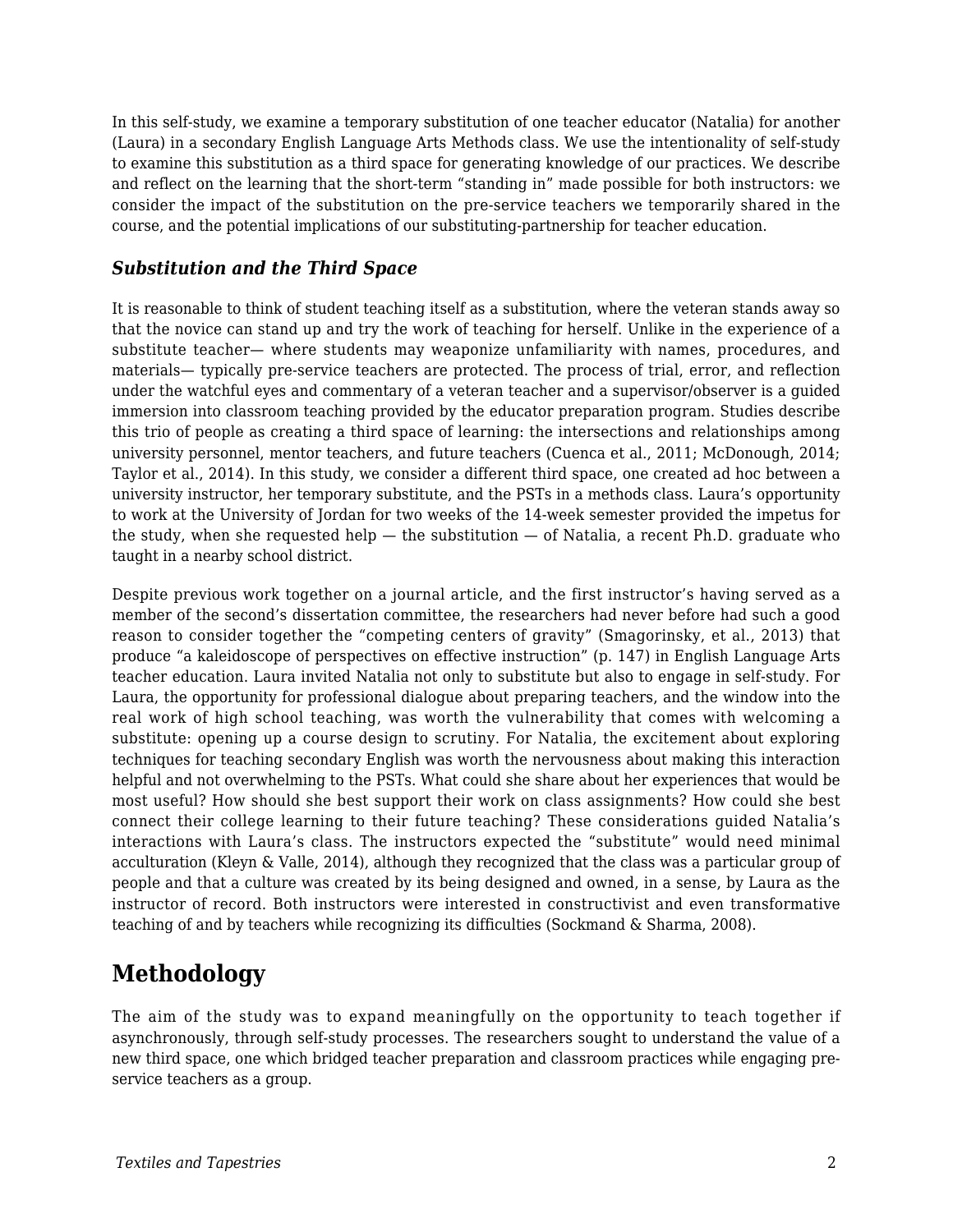#### *Data Sources*

The two instructors/researchers agreed to not only plan for the substitution but also to think carefully about the affordances of, and constraints to, this new third space: to reflect on and thus better understand what the unusual opportunity for professional dialogue afforded them each. As both English teachers and social scientists, the researchers for this self-study recognized and valued the power of mirrors and windows (Bishop, 1990; Woodson, 2014). They documented their experiences so that these would yield self-directed insights and perspectives on each other's work. The researchers first collected evidence of the planning and meeting related to the planned substitute teaching (Grimmett, 2016). Their data sources included (1) texts created in Blackboard that established the curriculum and activities, especially readings in the course; (2) texts created by each instructor to design and carry out the class sessions (teaching notes, PowerPoint presentations); (3) pre-service teachers' comments collected through a Google Form designed according to the "Bless, Press, Address" feedback format. Natalia learned this protocol for guiding feedback at her district's reading/writing workshop institute and also employed it with her high school students during peer review sessions. By using this format with the PSTs, she both invited their feedback and shared a strategy that they would be able to employ in their future teaching. In addition, the researchers preserved such data sources as exchanged emails and contemporaneous notes from their face-to-face dialogues before and after the substitution. Finally, to gauge their shared impact on the future teachers, the researchers reviewed the formal unit/lesson plans that collaborating groups of the PSTs submitted at the end of the semester.

#### *Analysis*

To both experience and theorize the "third space" of substitution, the researchers engaged in *dialogue* to make meaning of individual and co-constructed experiences (Hamilton, et al., 2016). These dialogues became the basis for understanding each other's unique professional landscapes (Craig, 2004). The researchers enjoyed long, wide-ranging, open-ended, and trusting face-to-face professional communications before and after the two class sessions where Natalia was the instructor for the course, then shared the drafting of this research report in order to describe and reflect on how the third space they created had useful implications for their practices.

### **Findings from a New Third Space**

Within the third space created by one instructor substituting for another for two class sessions and the valuable professional discussions surrounding this asynchronous collaboration, the researchers found multiple topics for mutual insight, learning, and reflection. Their *documents* and *dialogues* revealed and expanded their thinking about English Language Arts as a content field as well as the strategies and challenges of guiding preparation for teaching in that field. While the usual "third space" in teacher education is focused on coaching and problem-solving for a specific student teacher, the professional dialogue, in this case, created a space that tried to account for serving a group of 30 diverse students. This new third space felt less urgent and more reflective; less about immediate problem solving and more about identifying issues worthy of longer-term dialogue and inquiry. Thus in this third space, the researchers enjoyed a sort of luxury in making time to consider what emerged as four important considerations for their practices.

#### **1. The Validity of the Work Required of Pre-Service Teachers in the Course.** The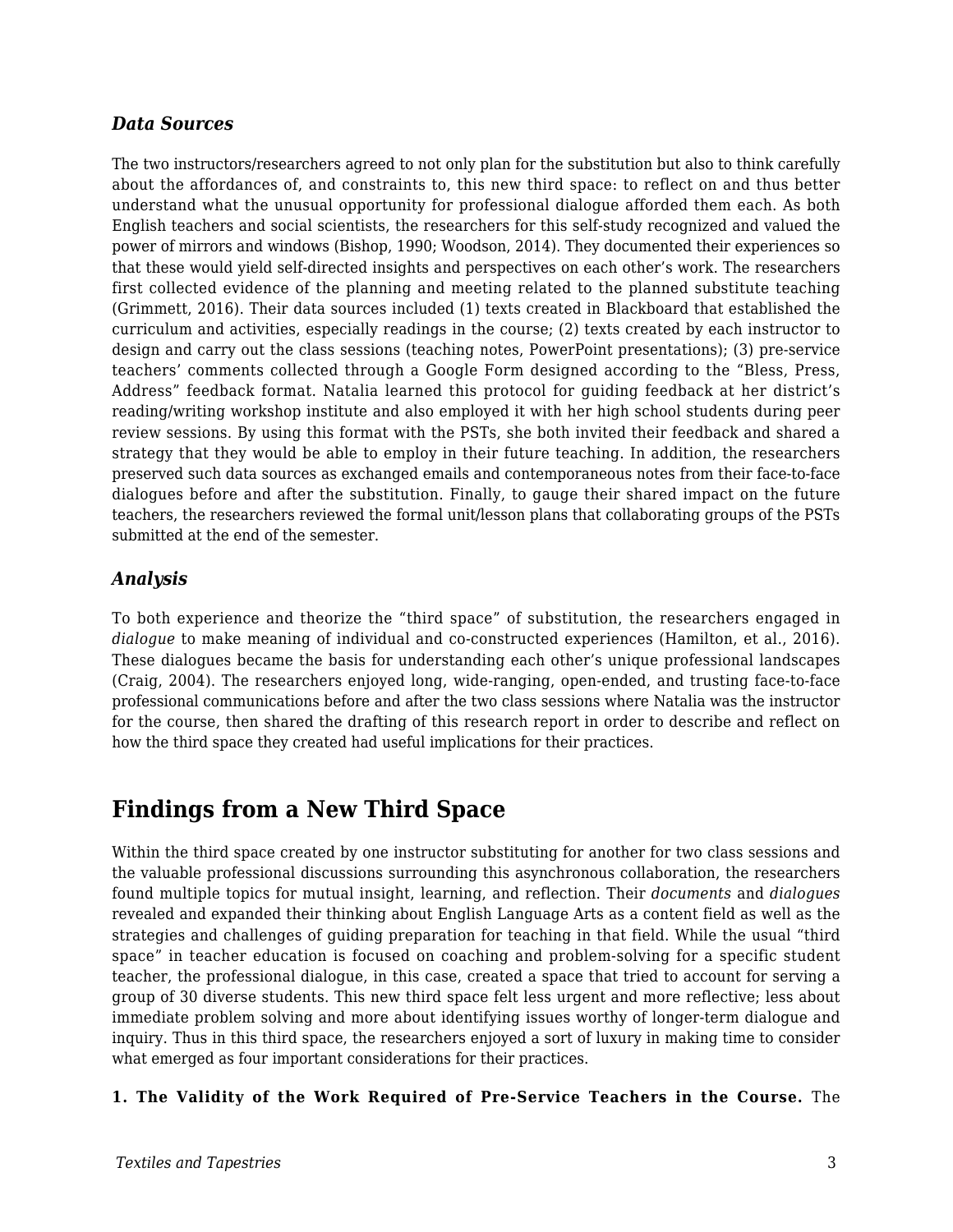instructors/researchers considered the validity of the requirements of the major project in the course. Pre-service teachers were tasked with designing teaching strategies and materials for approaching a canonical text through a reading/writing workshop model. In the course, the workshop model was largely defined by using the Gallagher and Kittle text *180 Days*; however, the third-space dialogue of the researchers revealed a reality that there are many versions of "the workshop model" in practice in school districts where the PSTs were placed.

The researchers found they had a new working definition for *validity*: the extent to which activities and requirements in the methods course prepared pre-service teachers for authentic situations in teaching. In addition to comparing what different schools and districts required (for instance, submission of lesson plans to a principal or other administrator), discussing the validity of the methods course assignments led to considerations of the nature of high school teaching, especially in the age of accountability. There are requirements that teacher education professors can choose to ignore, but classroom teachers cannot.

Reviewing the final units that the pre-service teachers created, the researchers found that the PSTs were well versed in the language of the Texas Standards and very aware of testing mandates, especially because many of the future teachers were the product of the regime themselves. The teacher education program certainly acknowledged the reality of state standards and required formal lesson plans to include them. Laura would characterize the College of Education stance in general as seeing state testing as necessary but flawed. But in the third-space dialogue, Laura learned much more about the state assessment's question design and what happens when a thoughtful teacher (Natalia) is strategically focused on what the state test offers, rather than what it constrains.

Natalia's approach, a result of developing Texas-test-styled assessments as a literacy coach, is that the state test can be a helpful tool for effective lesson design. While acknowledging the limitations of the multiple-choice format, she saw value in the sophistication and clarity of the test's questions, most of which connect an author's choices to the text's meaning or purpose, a design feature that can be effectively used to focus instruction on sophisticated literary and rhetorical analysis skills. For instance, preparing students to respond to questions like "What does this excerpt reveal about character?" is helpful — perhaps even critical — for instructional planning. It will not be sufficient for students to simply identify, for instance, a literary term like *metaphor*: students need to learn to see and describe how a metaphor conveys meaning by expanding understanding, making connections to other ideas, etc.

The researchers' professional dialogue about the relationship between assessment and planning led to further analysis of the validity of the work in the methods course. How might course requirements engage pre-service teachers in thoughtful consideration of their role in motivating and guiding students to success? The overall theme of the course assignments is that PSTs should engage and empower adolescents (from the Gallagher and Kittle text, as discussed further below), and Natalia shared her struggles with wanting to set high expectations for her high school students. While she "love[d] the kids and want[ed] them to be happy," she also was determined that her intervention course truly prepared them for the state test they are required to pass. She intended for her instruction to be less about "corralling and hoping" that the students were learning, and more about providing clear expectations and direct feedback about student successes and failures. She wanted her students to be less in the "comfort zone" and more demanding of themselves. Together the researchers wondered: what assignments could PSTs complete, what instruction and assessment could they learn to design, that would enable them to be similarly rigorous?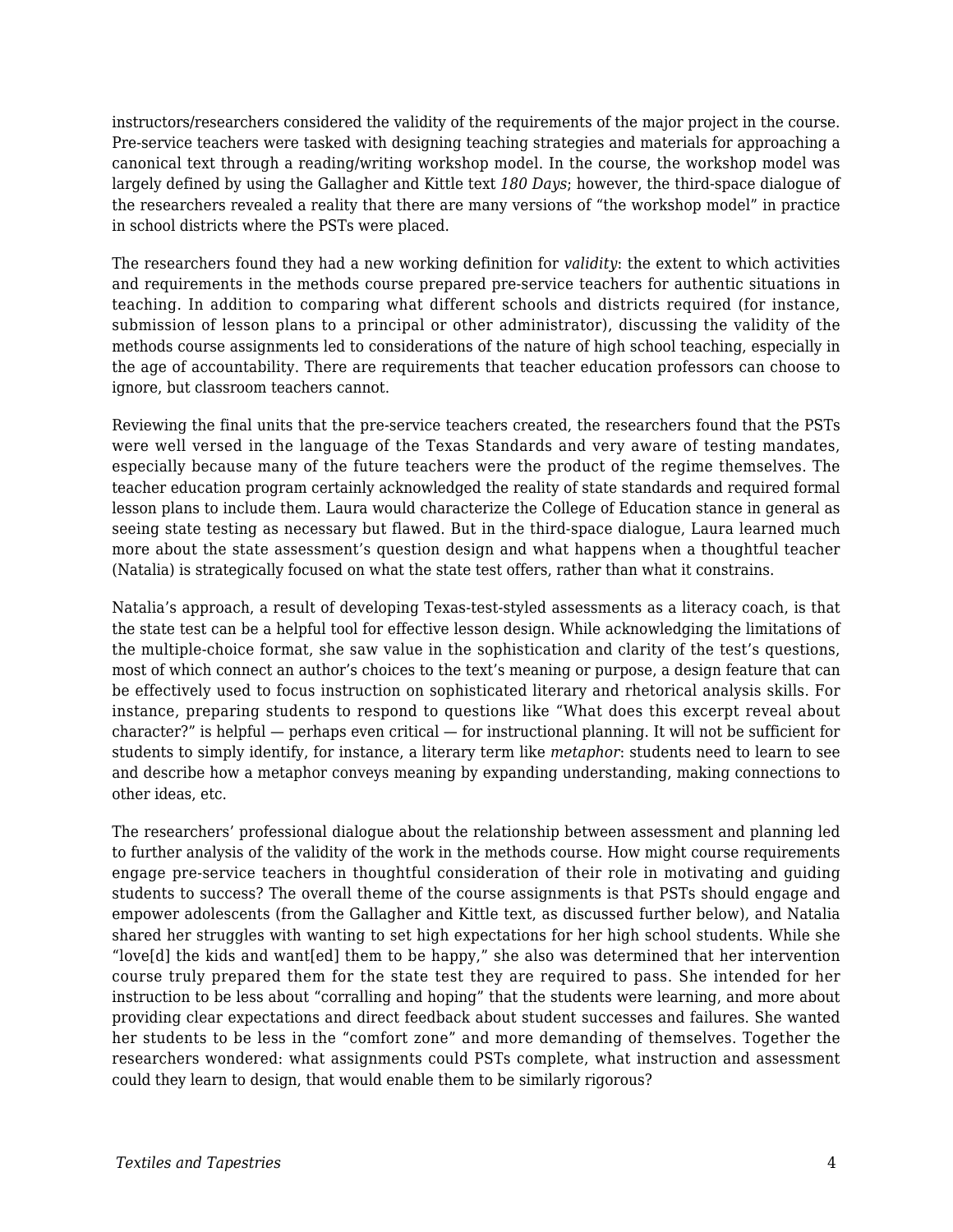**2. Strategies for Recognizing and Supporting the Developing Professional Identities of Pre-Service Teachers.** In the third-space dialogue, the instructors/researchers began to articulate the extent to which pre-service teachers learned to think like teachers, and they wondered about how class activities and assignments promoted this thinking. They considered two incidents with the PSTs and what these might reveal about emerging professional dispositions. Because the course met in the evening, and the instructor substitution happened in the midst of the baseball championships, both instructors felt the PSTs were distracted by score feeds from their phones and the desire for the class sessions to be over as quickly as possible once the first inning started. In addition, when Laura returned to the class, she was somewhat dismayed that, while the PSTs were quick to praise Natalia and say they were happy to have had her teaching the class, they were mostly focused on finding out more about the end of the semester and what papers and projects would be due when. These PSTs did not seem to be thinking like teachers.

Both instructors wondered what would convince PSTs that the course represents precious time for finding and reflecting on valuable ideas and materials — time that would be a luxury in the heat of real teaching. The instructors felt that PSTs should be more pro-active, less passive, in this stage of preparation for teaching. Laura had hoped that having Natalia substitute in the course would inspire the PSTs to better recognize just how complex and demanding high school teaching is. Discussing this hope led to the instructors' wondering what such "recognition" would look like in the assignments required in the methods class. Laura noted that her rubric for assessing the canonical text units was already many pages in length. She, like other methods instructors, used such rubrics to delineate and explain the many dimensions required in the PST unit planning. Both instructors agreed that the descriptors and indicators were appropriate and comprehensive, but worried about overwhelming the PSTs. Would evaluating additional dimensions of "professional dispositions" help or hinder them in enacting high professional standards?

**3. Questioning Whether the Technical Language of the Profession Reveals a Teaching Philosophy.** The instructors/researchers recognized that the *terminology* the PSTs used for different instructional strategies in their lesson planning revealed implicit, perhaps sometimes unconscious, and occasionally contradictory philosophies of teaching. For instance, Natalia was struck by how the PSTs inaccurately labeled activities in their lesson plans, such as "minilessons" that in fact looked far more like lectures, and "formative assessments" that seemed to require students to do extended analysis while still in the middle of reading. The instructors were also both amused and a little horrified by PST planning that included reading aloud the entire text of Mary Shelley's *Frankenstein*, but they realized that these were all examples of PSTs espousing one set of ideas but planning for another.

The researchers considered a related issue of bridging theory and practice — how school districts across the area were struggling to put in place student-centered reading/writing workshop models in ELA classrooms. Teacher adoption of such practices seemed to be constrained by the number of "moving parts" (and much new terminology) that must all be effectively balanced in the workshop model of instruction. These included the amount of time required to prepare effective mentor texts and models; and the purposeful sequencing of multiple minilessons, particularly when teachers are planning in teams. Laura also noted that this complexity in the reading/writing workshop model made it difficult to explain and promote all of its parts to the pre-service teachers. It seemed understandable that terminology could become overwhelming to the PSTs, who sought to show their knowledge of many teaching strategies through their incorporation of them in the required canonical text units. The instructors/researchers also noted the challenge of grading these works when the strategies for making the units usable as "real" planning guides (such as including hyperlinks to key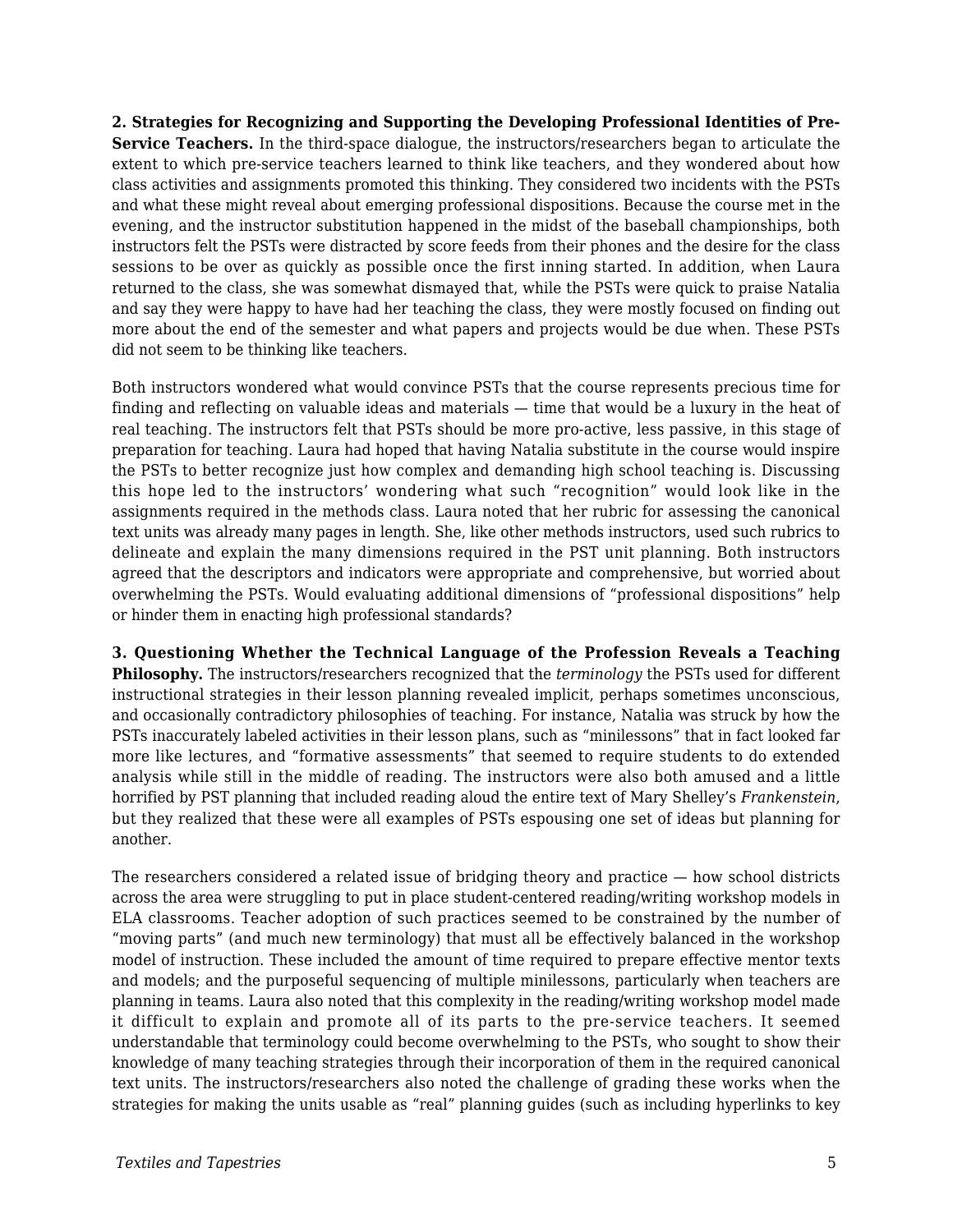documents) made them complex to navigate.

**4. The Authenticity of the Collaboration and Reflection Requirements Built into the Assignments.** The instructors/researchers found that their collaboration in this study led them to further consider the collaboration that was required of the pre-service teachers as they completed the major unit assignment. They noted how the PSTs had divvied up the work, some more successfully than others. The researchers realized that the strategy of "dividing and conquering" the work required for designing a complex unit was not unusual in schools, because teachers are working together to meet many goals under severe time constraints, and splitting up planning and playing to each other's strengths could be a good thing. Nonetheless, the researchers saw that some of the units were disjointed, with seemingly wavering, if not confusing, purposes for reading a text.

As a result, the instructors/researchers determined that pre-service teachers should plan as well as reflect on their collaborative processes for a unit's design. For instance, in order to become aware of their unit-writing processes, the PSTs might be asked to share with each other about their individual strategies for completing a research paper. Did they tend to be more deductive or inductive? Did they typically write from an outline, or create one after initial drafting? Who started with a thesis? Who began with an end in mind? Becoming more conscious of these writerly decisions could help PSTs in multiple ways by reminding them that different learners (and teachers!) had different strategies for learning and creating — including instructional units — and by allowing them to share strengths, as well as build upon them through collaboration.

Even as the instructors/researchers were collaborating in a third space to specifically meet the needs of the particular course through this substitution of instructors, they also found great pleasure in speaking seriously about practice and their ideas about what best serves PSTs and, ultimately, their students. They hoped to make room, time, and occasion for PSTs to do more reflection on their collaborations because they believed this would de-emphasize "playing the game of school" and promote learning the best professional moves that would serve PSTs in their school placements.

# **Discussion and Implications for Teacher Education from Studying a New Third Space**

Adopting a self-study framework allowed the instructors/researchers to recognize important learning that arose through a third space of collaborative reflection on their individual but parallel situations. Through thinking carefully about substitution as a context for a third space, the instructors/researchers felt that their personal and professional struggles seemed less overwhelming and more meaningful. They found that they could coach each other, laughing about the aggravations, and feel encouraged rather than embittered. They helped each other recognize that much of their work in fact goes well and has positive results. Rather than focusing on problem-solving for specific pre-service teachers (as would happen in a "third space" during student teaching supervision), they used their third space to gain insights into their practices that would inform their future work in teacher education.

Four topics arose from the specifics of the course and led to a broader consideration of issues in teacher preparation and development, each of these seems worthy of further study: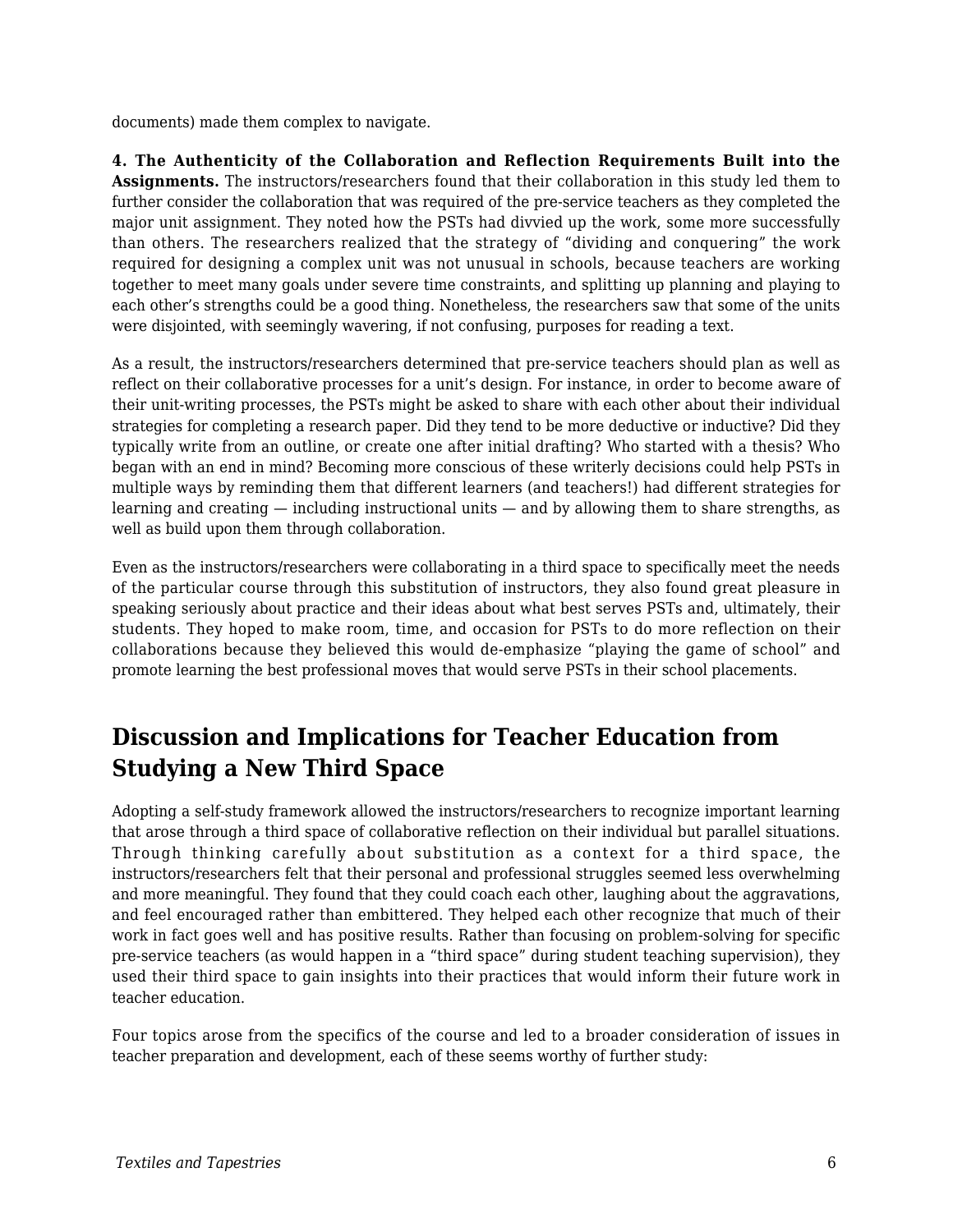- 1. They considered the validity of the requirements of the major project in the course. They wondered: When do methods courses (instructors) look at the content validity of assignments given to future teachers?
- 2. They wondered about the different indicators they saw of pre-service teachers learning to "think like teachers," and considered the extent to which class activities and assignments promoted this thinking. They questioned to what extent teacher education programs defined and promoted "thinking like teachers" as an aspect of professional dispositions.
- 3. They recognized that the terminology for different instructional strategies that the PSTs used in their lesson planning reflected divergent philosophies of teaching. They wondered about the use of the language of standards in teacher preparation, and whether PSTs were encouraged to critically reflect on what state standards (for instance) reveal about teaching philosophies.
- 4. Their collaboration in the self-study led them to further consider the collaboration that was required of the PSTs in completing the major unit assignment. They asked: In a teacher preparation program, what kinds of real-world situations/contexts for teaching are (or are not) reflected in a methods-type class?

These questions also led to the possibility that a third space might open up opportunities for reciprocal questions. For instance, Natalia asked how a veteran teacher could get an "outside" perspective on her teaching and its validity in addition to student and administrator feedback. Could a third-space context be appropriate for teacher educators to share their perspectives on the lesson designs of veteran teachers?

## **Conclusion**

Rather than waiting for a chance opportunity for one professional to substitute for the other, this study led us to think about ways we, as researchers and instructors, can systematically combine expertise to benefit future English Language Arts teachers (and ourselves).

We intend to seek further collaborative opportunities specifically around pedagogy for literature and writing. We discovered our shared belief in the value of purposefulness in English Language Arts teaching. For us, this means communicating with clarity our intentions as we design instruction and present materials. We discussed "wanting to make sure the students have a perception of our teaching  $-$  what we do and ask them to do  $-$  as neither chaotic nor random, even as it is being responsive to their needs." For Natalia, the importance of thinking about purpose was captured in the questions the pre-service teachers had asked her about strategies for starting their literature units. We wondered about what assignments and experiences might help PSTs imagine how even the start of a unit — and certainly its design — could support students in learning to read a complex text and write about their analysis successfully. Beyond making the required statements of standards and objectives, we knew that we wanted the PSTs to strive for internal coherence, for communicating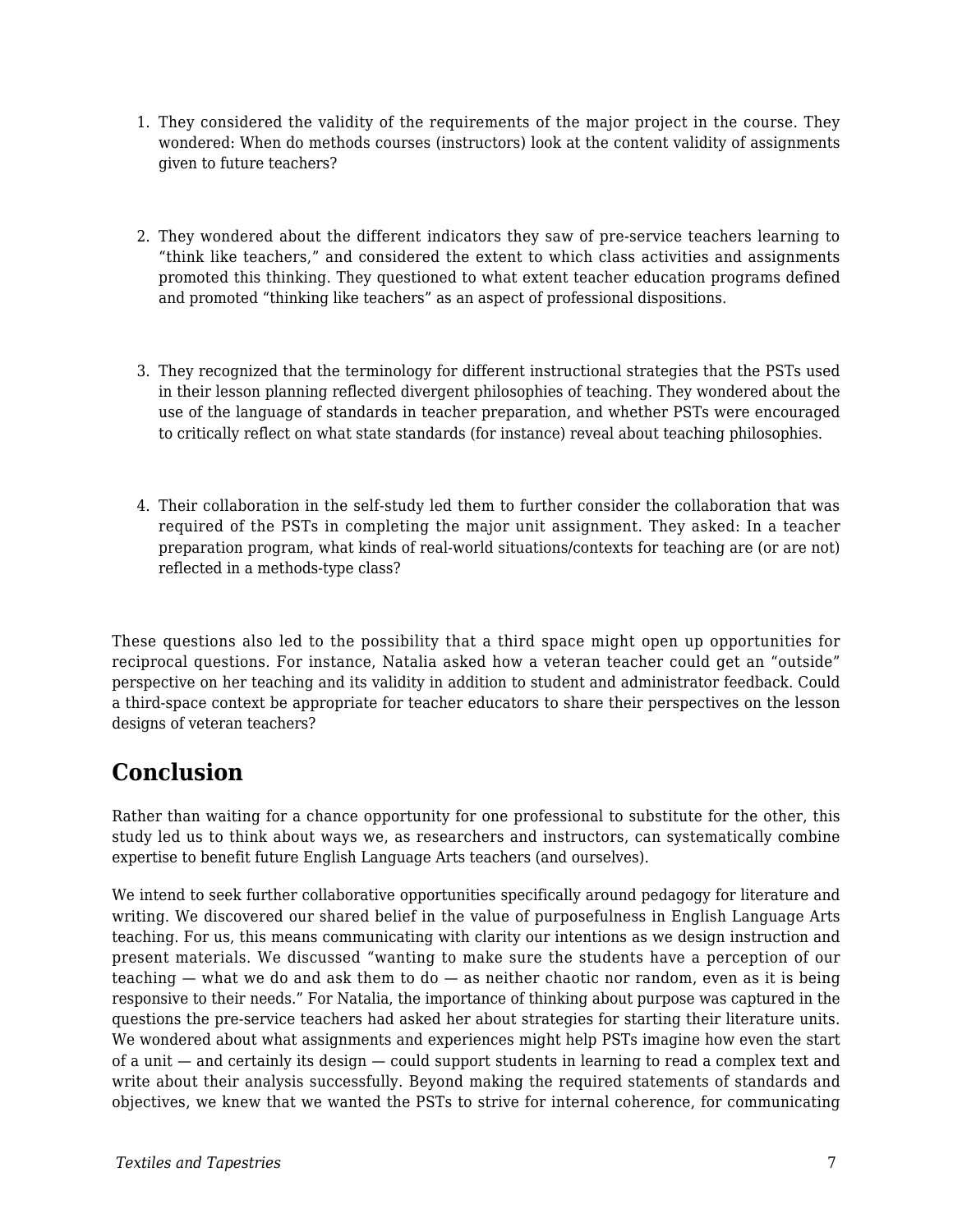many values for literacy in how they taught reading and writing to any level. For English Language Arts teachers, the challenge is for students to learn to read more insightfully and to express their ideas through increasingly sophisticated writing. The third space created in this study offers a powerful place for considering these challenges further, for the benefit of both veteran and preservice teachers.

### **References**

Bishop, R.S. (1990). Mirrors, windows, and sliding glass doors. *Perspectives: Choosing and Using Books for the Classroom*, *6*(3).

Craig, C. J. (2004). Shifting boundaries on the professional knowledge landscape: When teacher communications become less safe. *Curriculum Inquiry 34*(4), 395-424.

Cuenca, A., Schmeichel, M., Butler, B. M., Dinkelman, T., & Nichols, J. R. Jr. (2011). Creating a "third space" in student teaching: Implications for the university supervisor's status as outsider. *Teaching and Teacher Education*, 27, 1068–1077.

Gallagher, K. & Kittle, P. (2018). *180 Days: Two teachers and the quest to engage and empower adolescents*. Heinemann.

Grimmett, H. (2016). The problem of "just tell us": Insights from playing with poetic inquiry and dialogical self theory. *Studying Teacher Education 12*(1), 37-54. http://dx.doi.org/10.1080/17425964.2016.1143810

Hamilton, M. L., Pinnegar S., & Davey R. (2016). Intimate scholarship: An examination of identity and inquiry in the work of teacher educators. In: Loughran J., Hamilton M. (eds) *International Handbook of Teacher Education.* Springer.

Kleyn, T., & Valle, J. (2014). Modeling collaborative teaching in teacher education: Preparing preservice teachers to teach *all* students. In Y Freeman & D. Freeman (Eds.), *Research on preparing preservice teachers to work effectively with emergent bilinguals.* Advances in Research on Teaching (1st ed., Vol. 21, pp. 137–164). Bingley: Emerald. doi:10.1108/S1479-368720140000021005

McDonough, S. (2014). Rewriting the script of mentoring pre-service teachers in third space: Exploring tensions of loyalty, obligation and advocacy. *Studying Teacher Education 10* (3), 210-221.

Smagorinsky, P., Rhym, D., & Moore, C. P. (2013). Competing centers of gravity: A beginning English teacher's socialization process within conflictual settings. *English Education*, *45*(2), 147-183.

Sockman, B.R., & Sharma, P. (2008). Struggling toward a transformative model of instruction: It's not so easy! *Teaching and Teacher Education*, *24*, 1070-1082.

Taylor, M., Klein, E. J., & Abrams, L. (2014). Tensions of reimagining our roles as teacher educators in a third space: Revisiting a co/autoethnography through a faculty lens. *Studying Teacher Education*, *10*, 3–19.

Woodson, J. (2014). The pain of the watermelon joke. Opinion. *The New York Times* 11/28/2014.